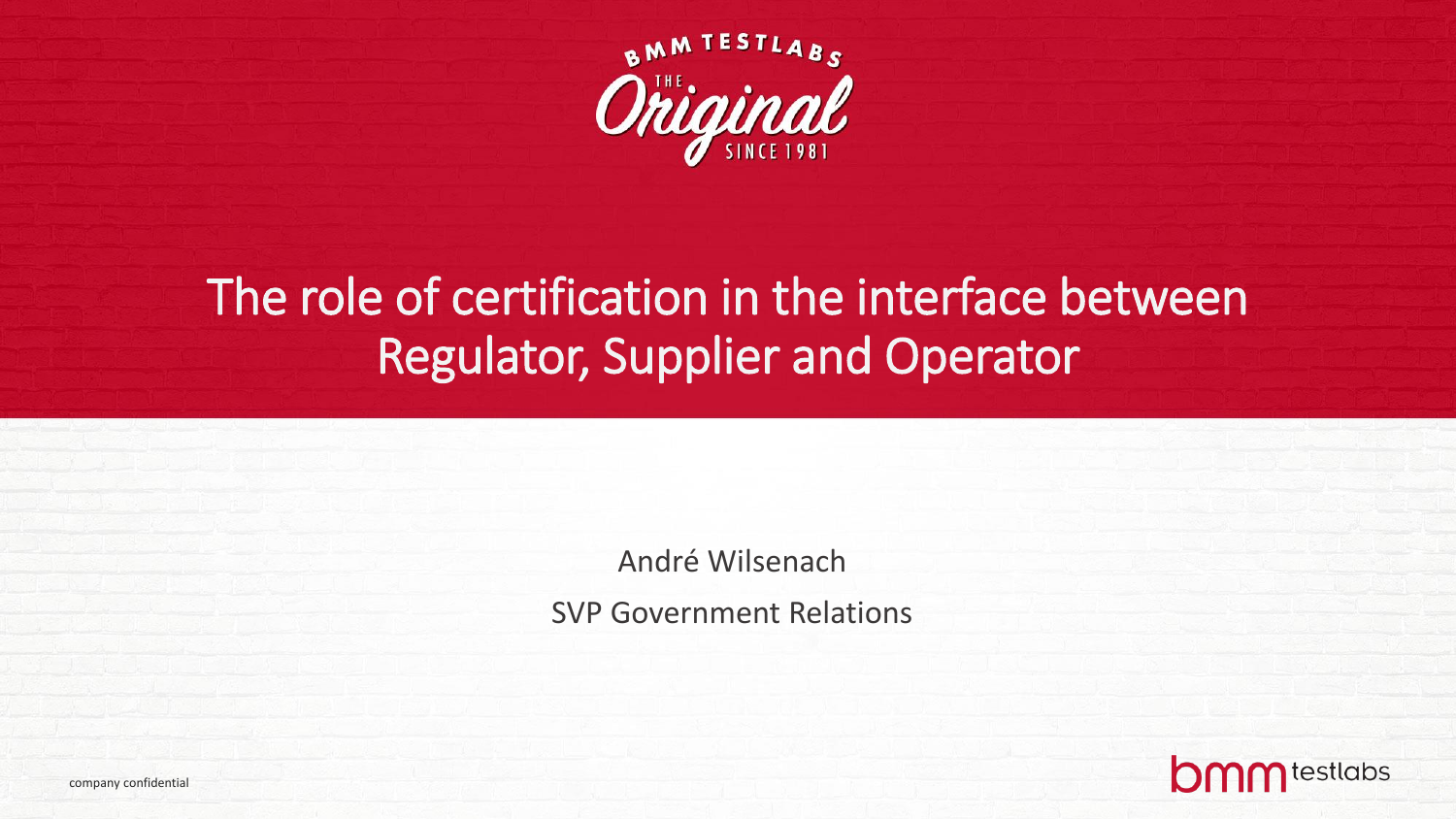Founded in 1981, operating across 15 labs, providing services in 460 jurisdictions

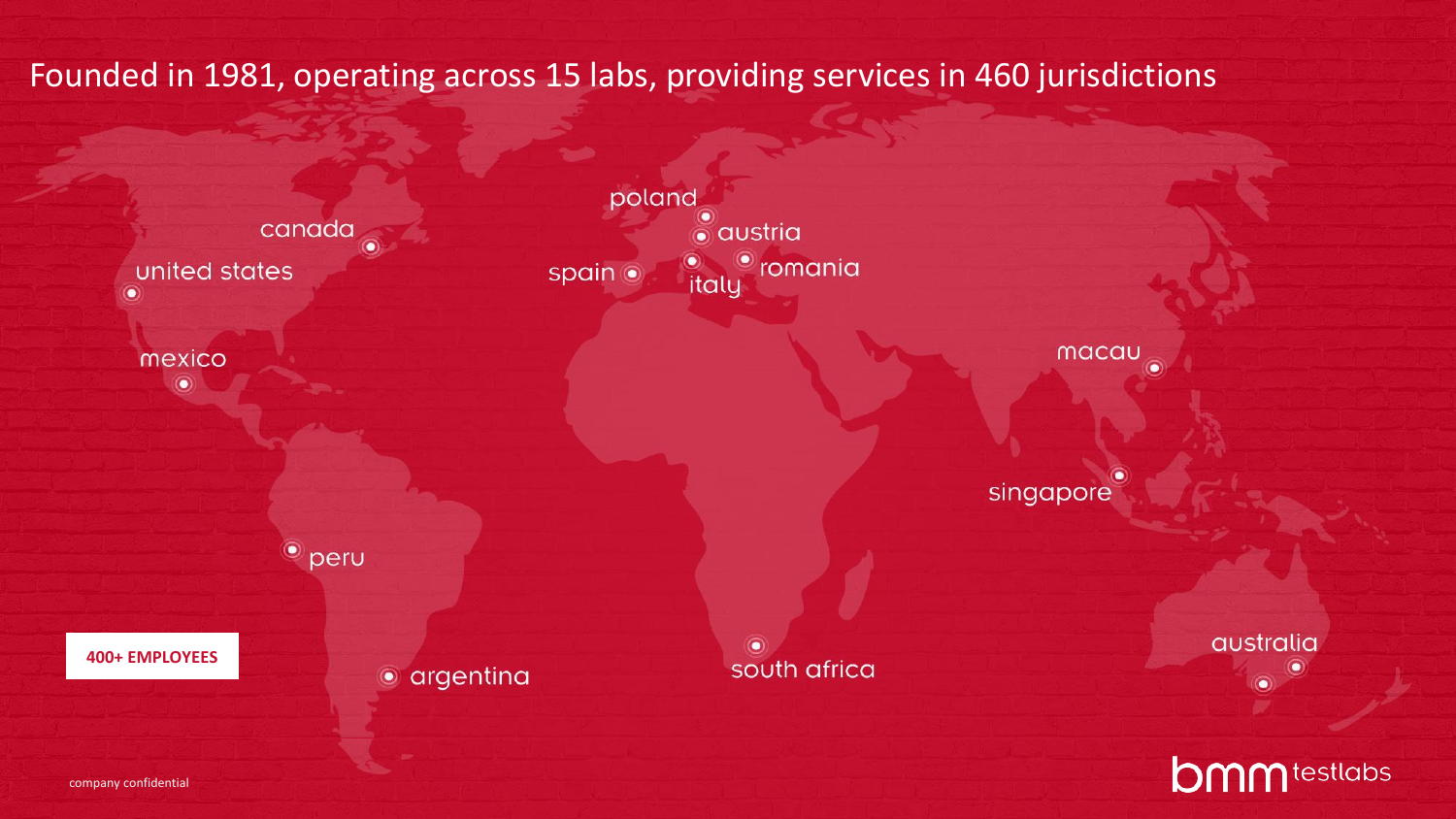### Services Provided by ITLs

Testing of gambling equipment aimed at ensuring the games that are being offered are fair, secure and auditable

**KILL** Quality assurance

**SI** 

 $\boldsymbol{\Omega}$ 

 $\overline{\mathbf{z}}$ 

Certification services

Training services for operators and regulators

 $\Omega$ 

Regulatory advisory and support for new gaming jurisdictions

Cybersecurity and defence services

Supporting operators to minimize risks whilst maximizing customer experience

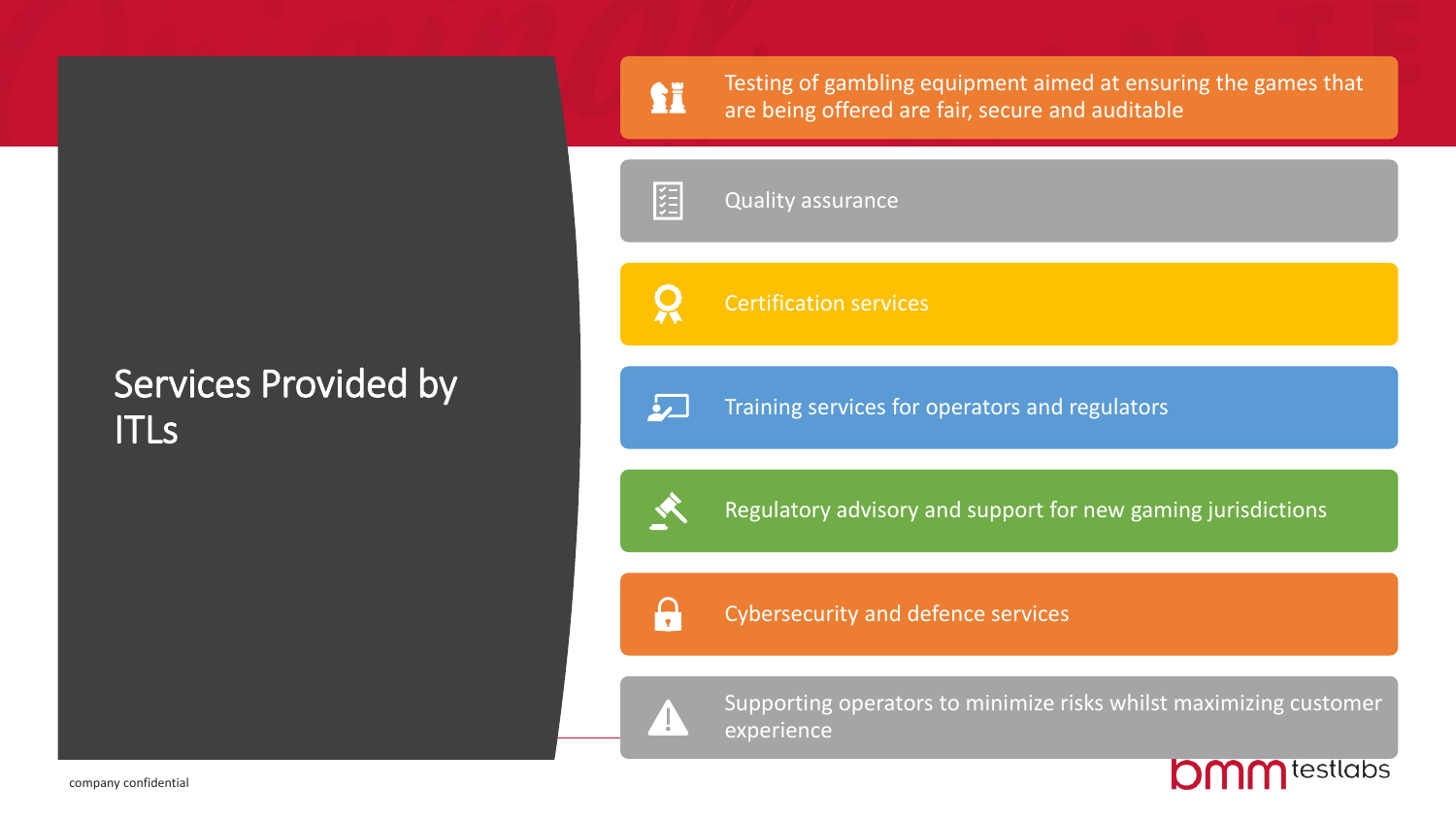# Minimum ITL Requirements

Must be able to demonstrate independence from manufacturers and operators

Must be accredited in accordance with ISO/IEC 17025

**Demonstrate** technical competence or experience

Key personnel are subject to individual background investigations

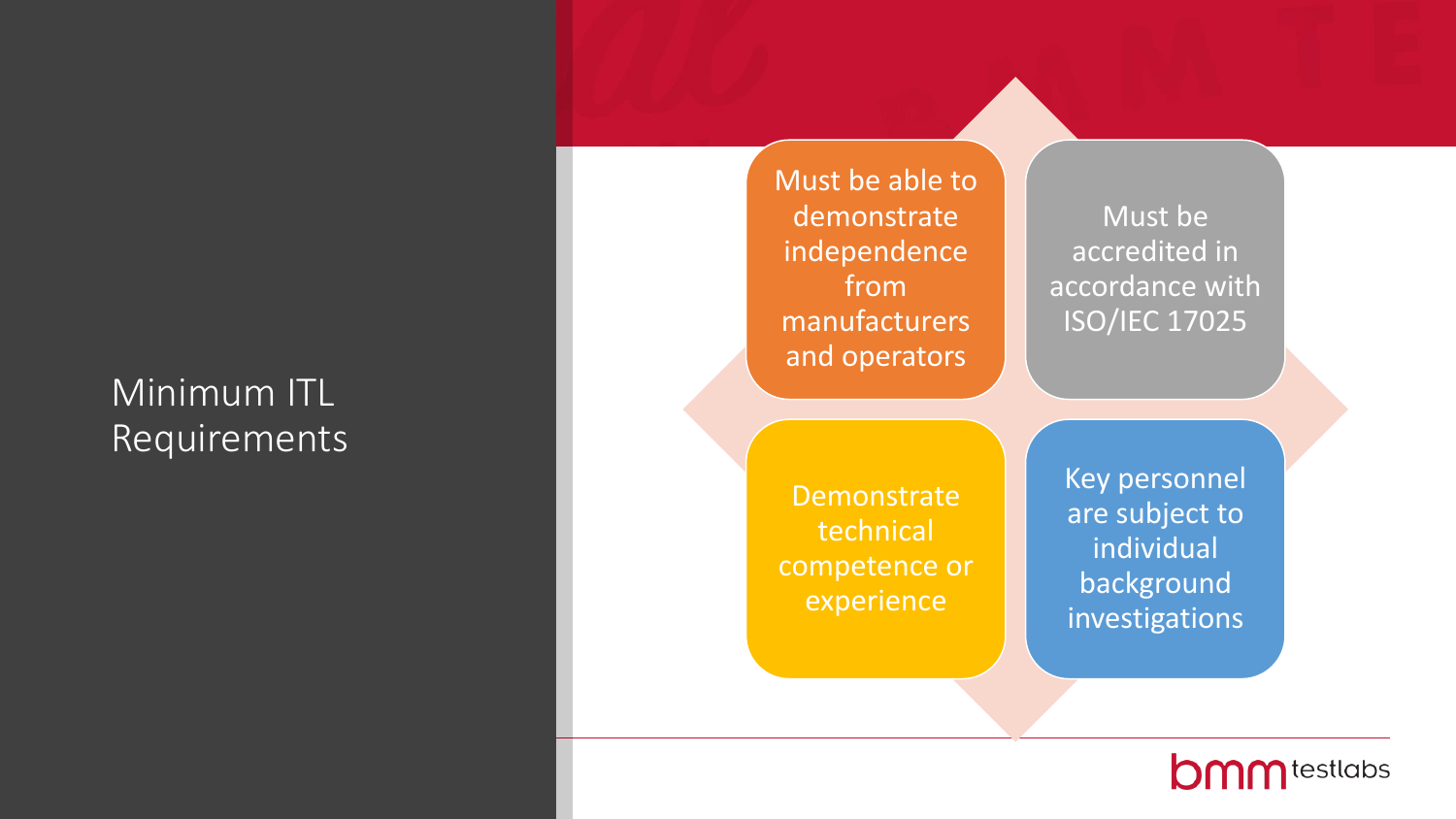# **FACT**

Gambling is a matter of subsidiarity



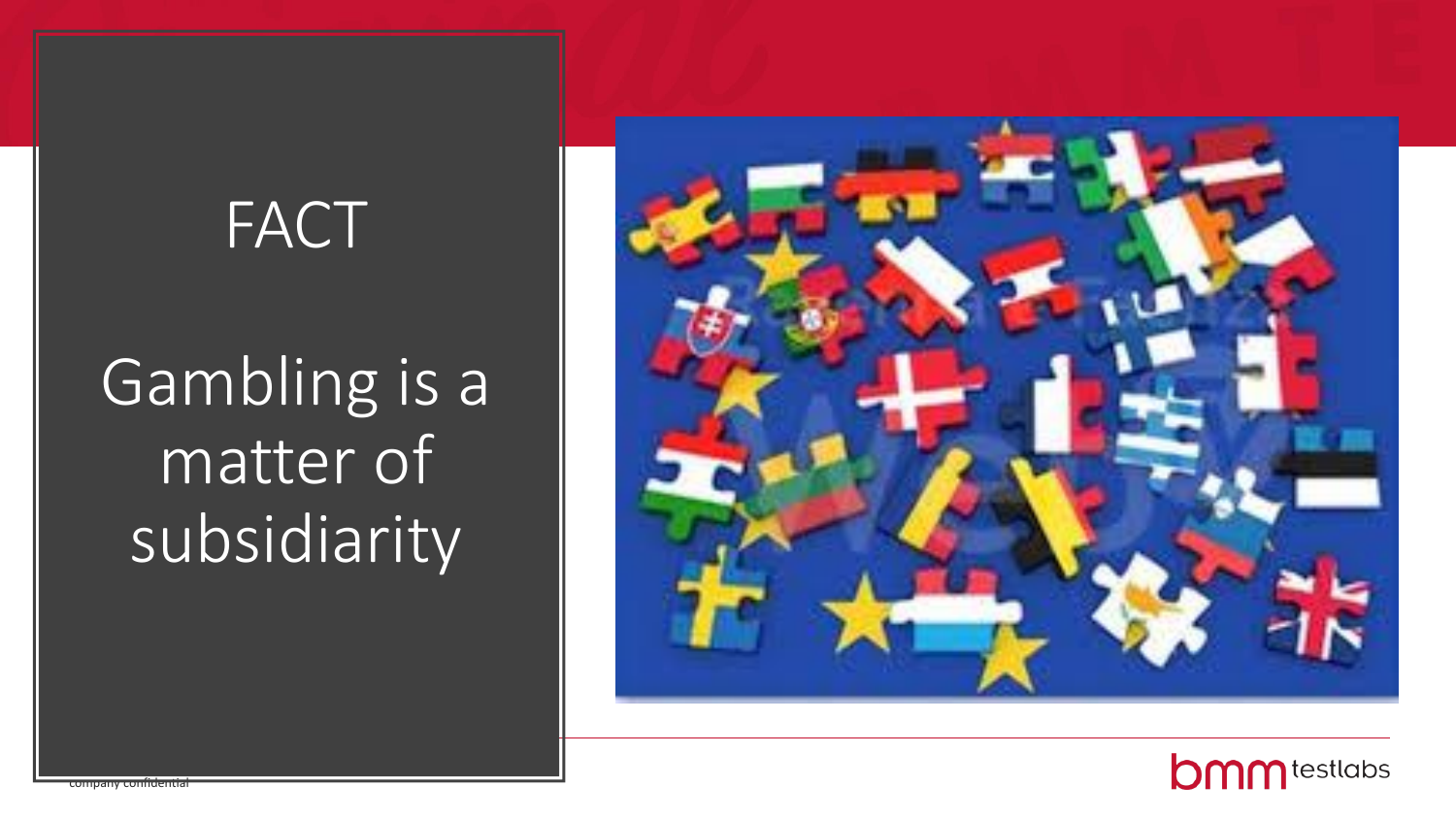### Role of Certification



# **What does certification do?**

### **It provides evidence!**

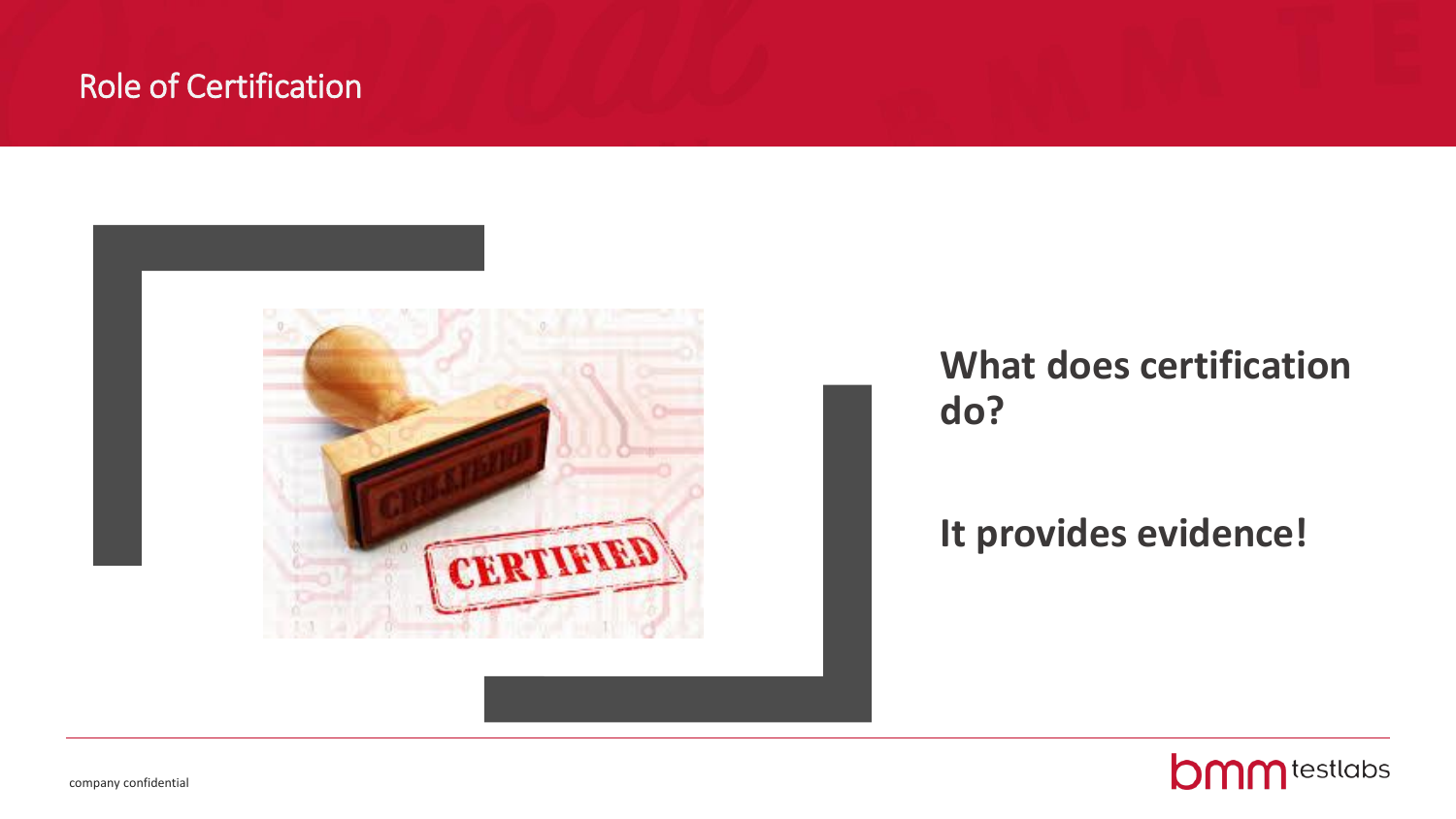# How ITL Certification help Regulators

#### **Roles of a Regulators**

- Promote public policy
- Create regulation to enforce legislative statute
- Ensure industry follows certain rules & requirements
- **An important rule being that the games offered to public must be fair, secure and auditable**

#### **Certification aides these by**

- Provides evidence that all gaming products meet or exceed certain minimum requirements
- Provides various points of verification, facilitating trust amongst Regulators
- Provides independent analysis and guidance
- Provides information and feedback on where the industry is heading, enabling Regulators to initiate public policy discussions.

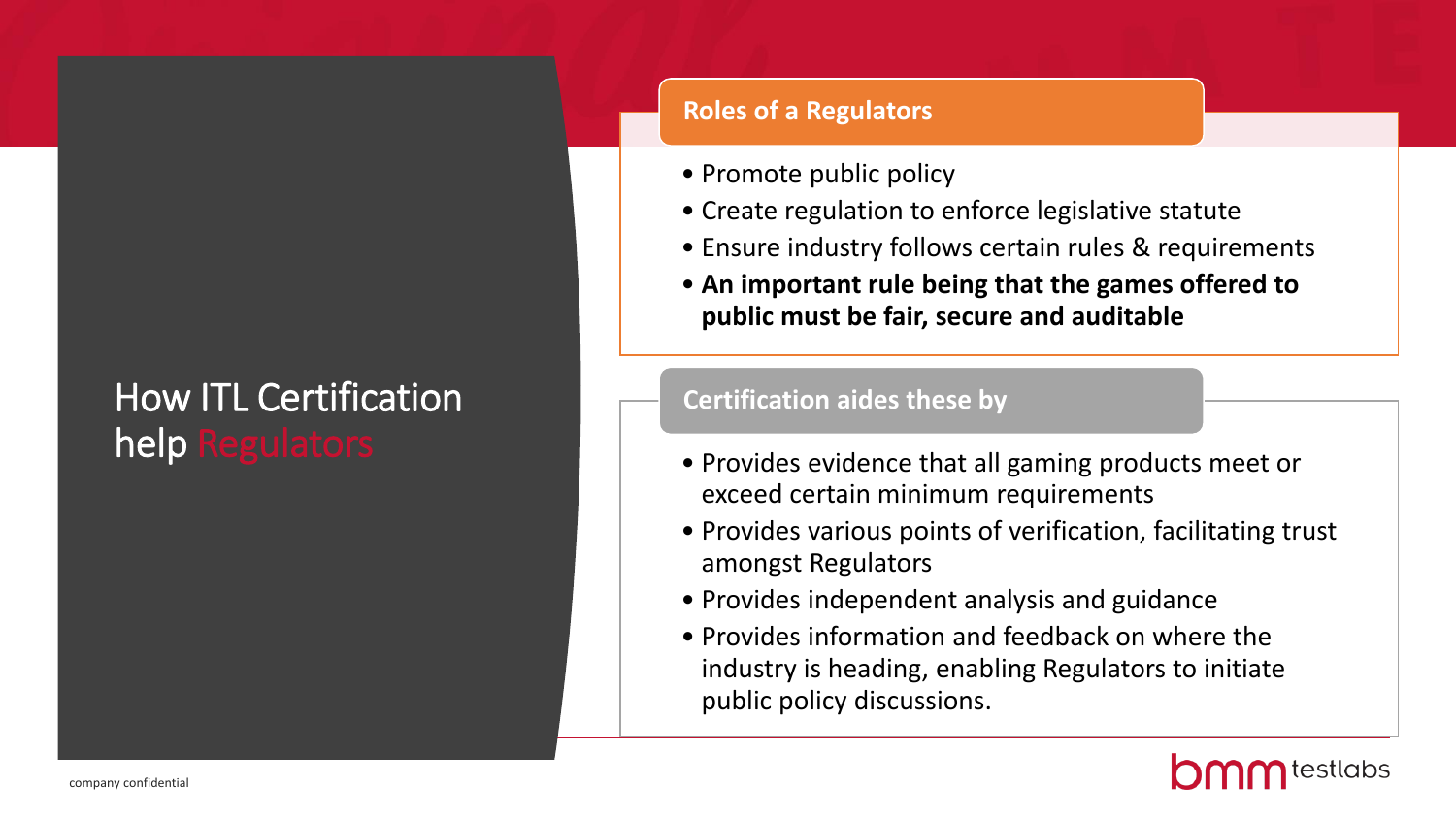# How ITL Certification helps Suppliers

### Responsibilities of Suppliers

• Provides products and services that meet public demands subject to restrictions of public policy.

### Certification aides these by:

- Providing independent analysis and confirmation of how the product is designed to work
- Provides evidence that the product is compliant with public policy
- Often provides and/ or improve minimum technical standards and controls

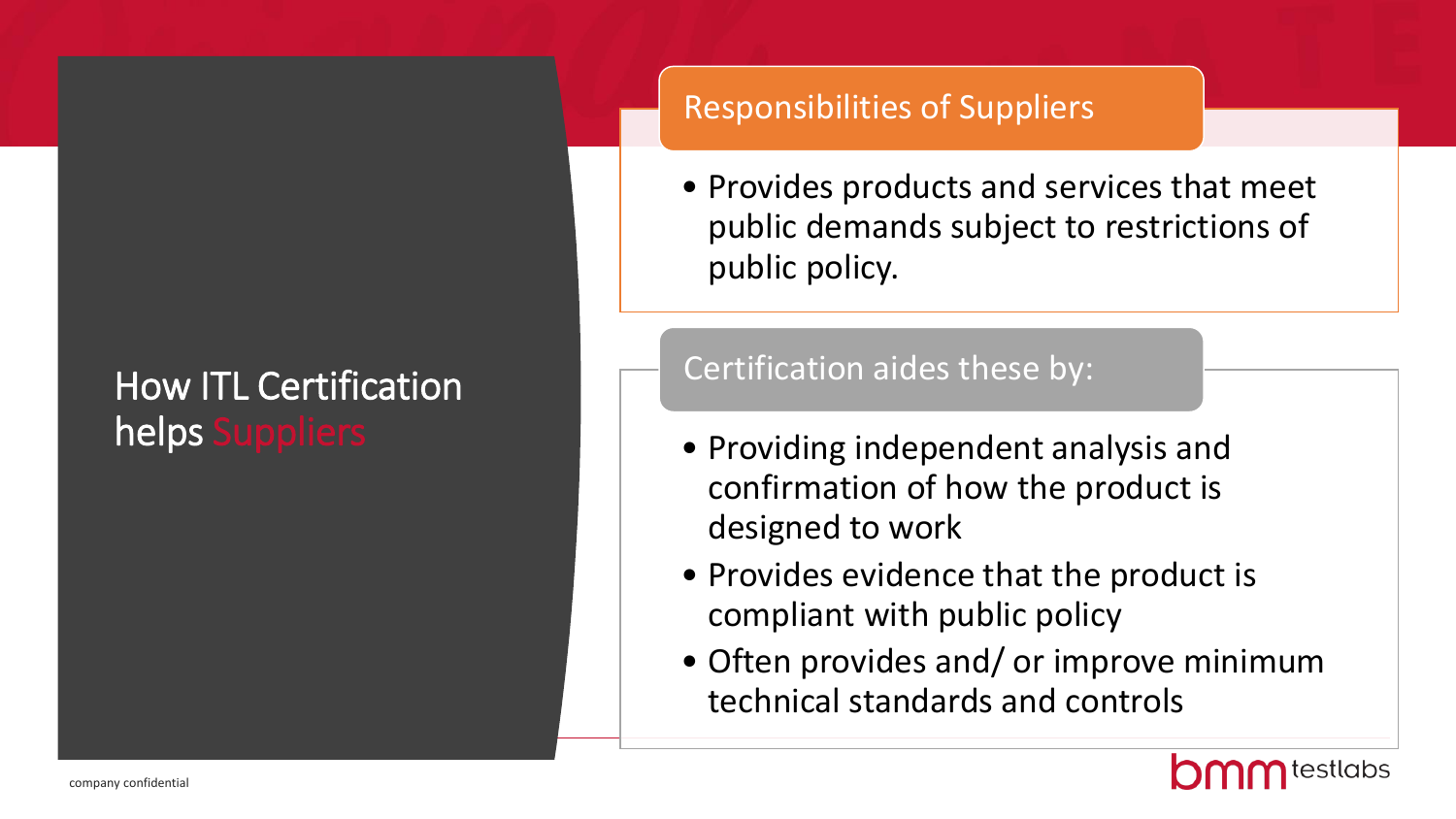# How ITL Certification helps Operators

#### Responsibilities of Operators

- Provide gaming services to customers
- Provide a safe and fair environment for public to purchase and enjoy gaming services
- Pay taxes to Government

#### Certification aides these by:

- Helps Operators meet the minimum internal controls imposed by effective regulation
- Satisfies Operators that the games they offer comply with minimum technical standards
- Helps Operators identify trends and issues during operation
- Helps Operators identify products that have fallen out of compliance
- Ensures that systems are able to accurately calculate gaming taxes